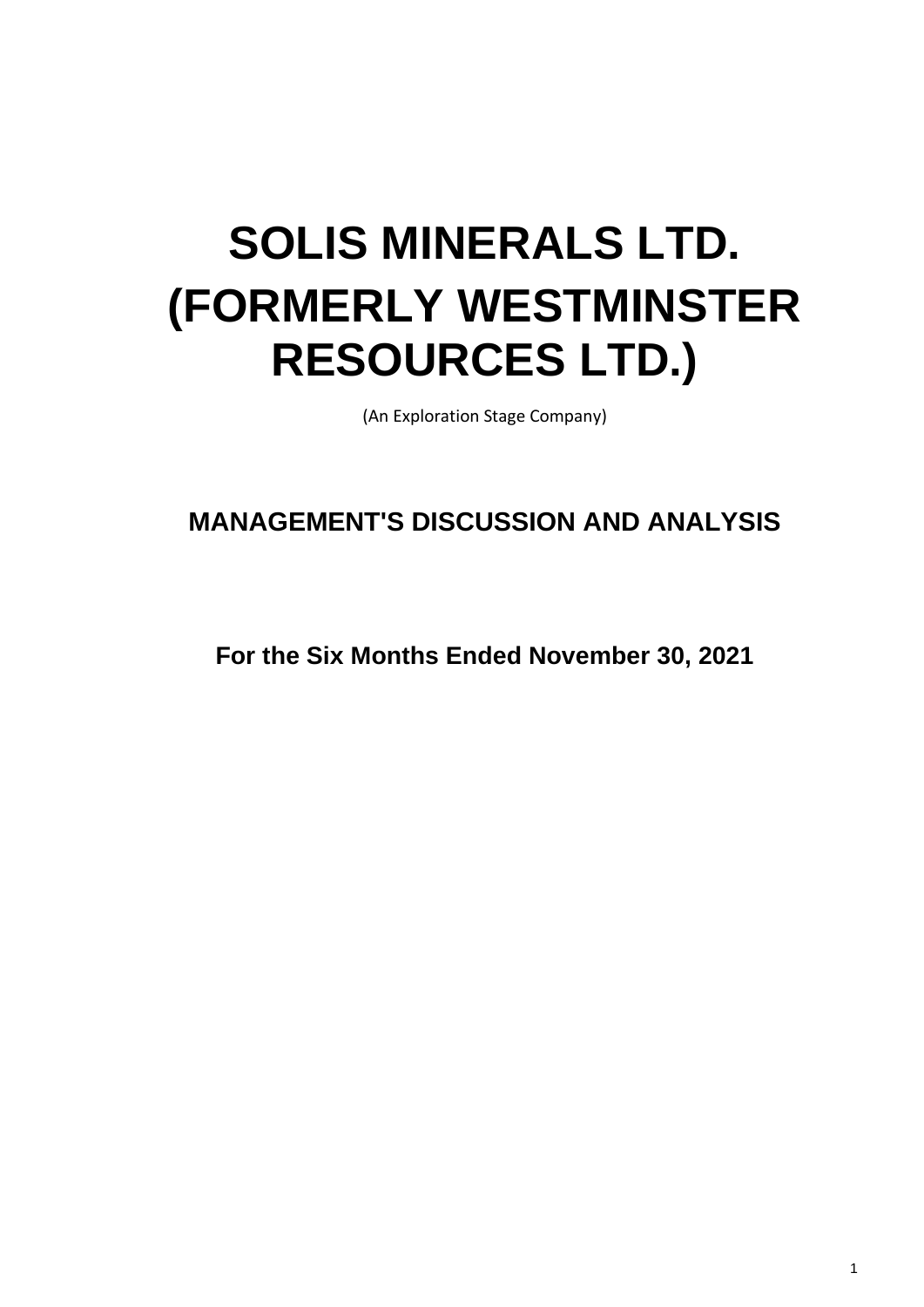#### **SOLIS MINERALS LTD.** *(An Exploration Stage Company)* **Management's Discussion and Analysis – Quarterly Highlights** For the six months ended November 30, 2021 (Expressed in Canadian Dollars - Unaudited)

# **CAUTIONARY STATEMENT REGARDING FORWARD-LOOKING INFORMATION**

Certain information contained or incorporated by reference in this MD&A, including any information as to our future financial or operating performance, constitutes "forward-looking statements". All statements, other than statements of historical fact, are forward-looking statements. The words "believe", "expect", "anticipate", "contemplate", "target", "plan", "intends", "continue", "budget", "estimate", "may", "will", "schedule" and similar expressions identify forward-looking statements. Forward-looking statements are necessarily based upon a number of estimates and assumptions that, while considered reasonable by us, are inherently subject to significant business, economic and competitive uncertainties and contingencies. Known and unknown factors could cause actual results to differ materially from those projected in the forward-looking statements. Such factors include, but are not limited to: fluctuations in the currency markets; fluctuations in the spot and forward price of gold or other commodities; changes in national and local government legislation, taxation, controls, regulations and political or economic developments in Canada and in other countries; business opportunities that may be presented to, or pursued by, us; operating or technical difficulties in connection with mining or development activities; employee relations; litigation; the speculative nature of exploration and development, including the risks of obtaining necessary licenses and permits; and contests over title to properties, particularly title to undeveloped properties. In addition, there are risks and hazards associated with the business of exploration, development and mining, including environmental hazards, industrial accidents, unusual or unexpected formations, pressures, cave-ins, flooding and the risk of inadequate insurance, or inability to obtain insurance, to cover these risks. Many of these uncertainties and contingencies can affect our actual results and could cause actual results to differ materially from those expressed or implied in any forward-looking statements made by, or on behalf of, us. Readers are cautioned that forward-looking statements are not guarantees of future performance. All of the forward-looking statements made in this MD&A are qualified by these cautionary statements.

We disclaim any intention or obligation to update or revise any forward-looking statements whether as a result of new information, future events or otherwise, except to the extent required by applicable laws.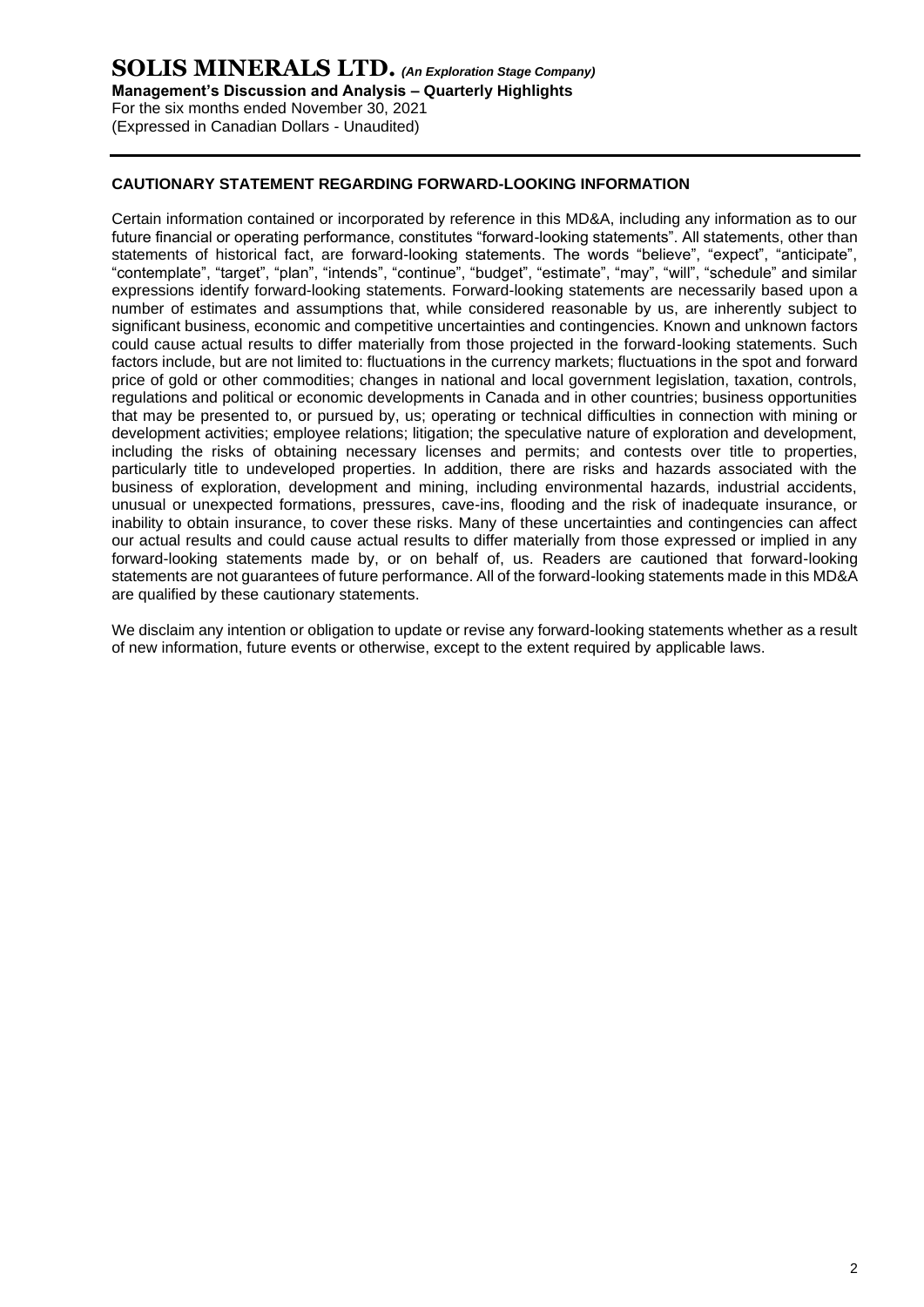# **1.1 Date**

The following management's discussion and analysis ("MD&A"), which is dated January 27, 2022 provides a review of the activities, results of operations and financial condition of Solis Minerals Ltd. ("the Company" or "Solis"), as at November 30, 2021 as well as future prospects of the Company. This MD&A should be read in conjunction with the unaudited condensed interim consolidated financial statements of the Company as at and for the six months ended November 30, 2021 (the "Interim Financial Statements"), together with the audited consolidated financial statements of the Company as at and for the year ended May 31, 2021. All dollar amounts in this MD&A are expressed in Canadian dollars unless otherwise specified (the Company's financial statements are prepared in Canadian dollars). Additional information relating to the Company is available on SEDAR at [www.sedar.com.](http://www.sedar.com/)

Effective July 21, 2021, the Company began trading under the name Solis Minerals Ltd. under the symbol SLMN.

# **1.2 Overall Performance**

#### *1.2.1 Introduction*

Solis is listed on the TSX-V under the symbol SLMN, and subsequent to November 30, 2021, is cross-listed on the ASX under the symbol SLM. Solis is a resource company that is conducting exploration in southern Peru, through its wholly-owned subsidiary, Westminster Peru S.A.C and in Chile through its wholly-owned subsidiary Westminster Chile SpA. The mineral concessions, which have been acquired by staking, option agreements and through outright purchases, are prospective for mostly copper and gold in southern Peru and northern Chile.

During the period ended November 30, 2021, the Company sold Minera Westminster, S.A. de C.V. ("Minera Westminster") and Servicios Westminster, S.A. de C.V. ("Servicios Westminster").

In Peru, Solis is focused on the Ilo Norte and Ilo Este copper/gold projects in the highly-prospective coastal IOCG/Porphyry Copper belt of southern Peru, mostly in the regions of Moquegua and Tacna. Within 100 km of the projects, the zone is the source of around half of Peru's copper production (the world's second largest copper producing nation). Ilo Norte is an IOCG system, with a subsidiary high-grade copper-skarn target, while Ilo Este is a copper-gold-molybdenum porphyry system. Two less-advanced projects cover geophysical targets in the same area.

The Mostazal project in Chile hosts an undrilled, prospective copper porphyry target, along with significant high-grade copper-silver mineralization at surface. The Company plans to prioritise the porphyry target but will also advance the identified stratabound manto-style mineralization, which is reported as a historical drillindicated resource. Recent pilot production of 120,000 tons grading 1.8% Cu was reported by a prior operator.

The Company also continues to review and investigate other projects which may fit the Company's overall capabilities and goals.

#### *1.2.2 Financial condition*

At November 30, 2021, the Company had no long-term debt and its credit and interest rate risks are limited to interest bearing assets of cash. At November 30, 2021, the Company had \$1,157,693 in cash (May 31, 2021 – \$2,548,807) and working capital of \$714,478 (May 31, 2021 – \$2,106,867).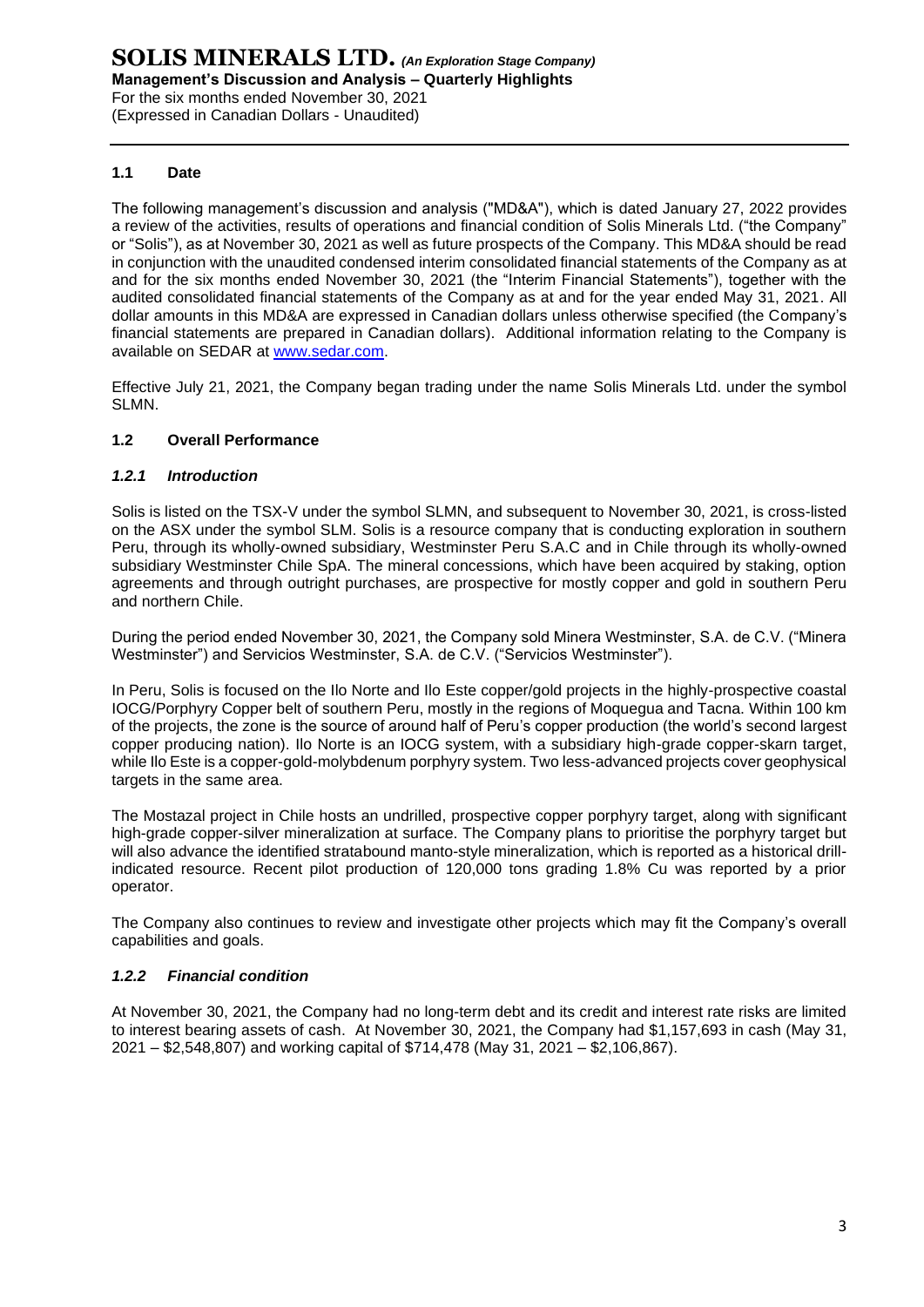# *1.2.3 Outlook and Recent Exploration Activity*

For the six months ended November 30, 2021, the Company's focus has been completing the acquisition of Mostazal in Chile; continuing the development of its projects in Peru; continuing its review of other mineral projects that may fit within the Company's portfolio; and investigating the potential sourcing of other additional funding and/or pursuing industry partnerships. The following information presents details on the Company's properties and recent exploration and evaluation activities in Peru and Chile.

#### **Exploration Highlights**

#### *Ilo Norte (Peru)*

The Ilo Norte Project in southern Peru is an Iron Oxide Copper Gold (IOCG) exploration target with significant potential. Work to date has concentrated on a relatively small portion of the prospective part of the lease holding. Remote sensing and in-field mapping has demonstrated that a silica and potassic alteration halo that exists at the known mineralisation extends across the entire property. The initial recommendation is to complete a 3D induced polarisation survey, once all the data is centralised and complied.

#### *Ilo Este (Peru)*

Ilo Este, also in southern Peru, is a copper-gold porphyry deposit that has been eroded down to the midlevel of the system. There remains the potential to discover mineralisation within the remnants of the porphyry that has been the focus of the majority of work thus far, and for other centres to be discovered within the lease holding to the north and also on the southern side of the Chololo fault. The initial recommendation, after data centralisation and compilation, is for alteration logging of core and rock chips, along with an extension of the magnetic survey, geological mapping and geochemical survey to the north side of the river.

#### *Mostazal (Chile)*

The Mostazal project is located in Atacama region of Chile, 80 kilometres northeast of Copiapo. The Atacama Desert is among the richest copper regions on earth, hosting some of the world's most significant porphyry copper deposits. The property is situated within the 500-kilometre long, north-south trending Domeyko Fault System, the major structural control for the majority of Chile's largest copper mines including Escondida (BHP, Rio Tinto), Chuquicamata and the El Salvador mine (Codelco). The El Salvador porphyry deposit is 40-kilometres north of Mostazal, at a similar elevation and longitude.

#### **Qualified Person**

Technical information in this MD&A has been reviewed and approved by Derrick Strickland, P. Geo (1000315), a qualified person as defined in National Instrument 43-101.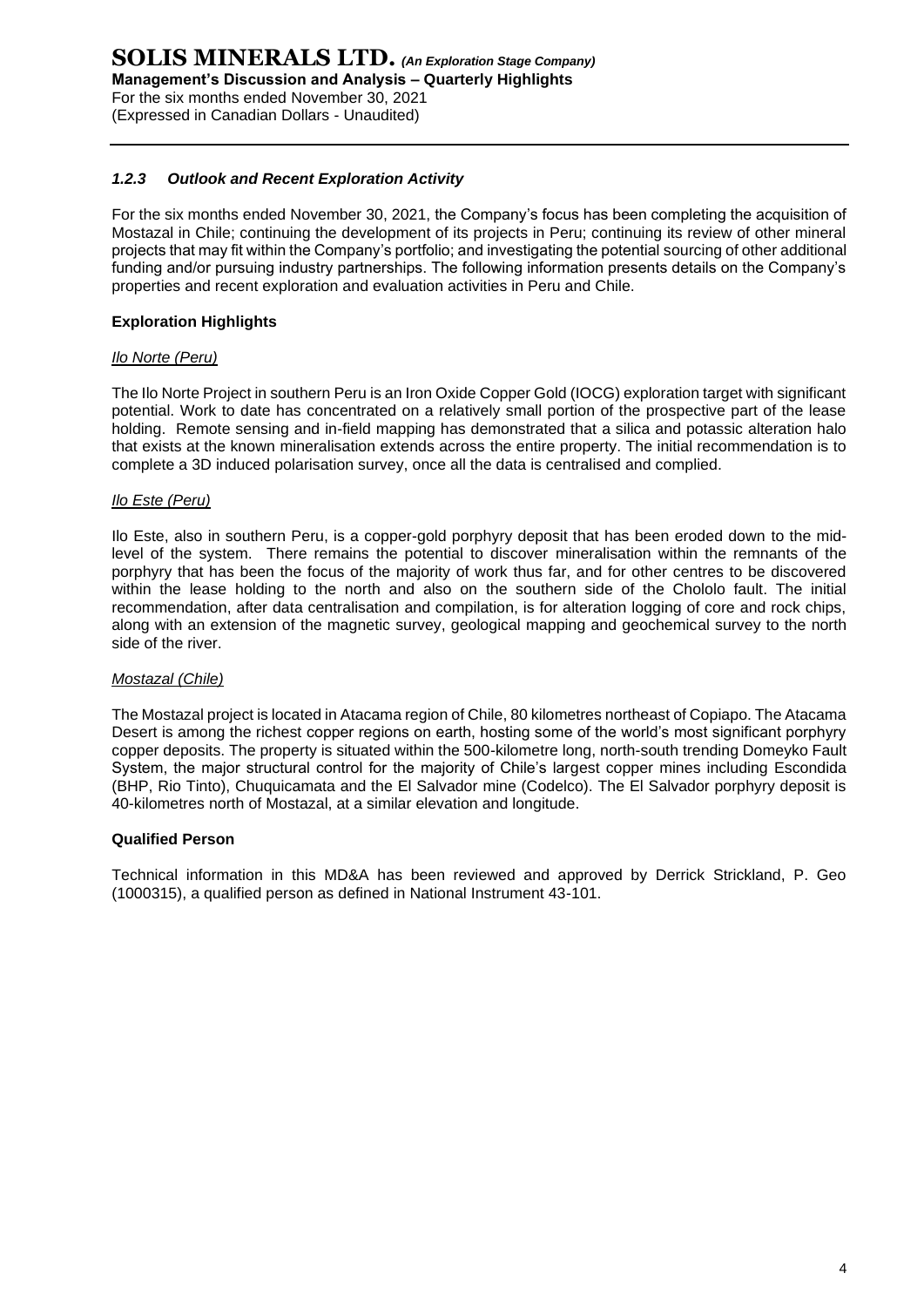#### **1.3 Summary of Quarterly Results**

The following table sets out certain unaudited financial information of the Company for each of the last eight quarters, beginning with the first quarter of fiscal 2020. This financial information has been prepared in accordance International Accounting Standard ("IAS") 34 Interim Financial Reporting using accounting policies consistent with IFRS issued by the International Accounting Standards Board ("IASB").

Quarterly results are highly variable for exploration companies depending, in particular, on whether the Company has any property write-downs, share-based payments expenses and gain or losses resulting from foreign exchange.

|                               | Income (loss)<br>per quarter | <b>Fully</b><br>diluted<br>income<br>(loss) per<br>share |
|-------------------------------|------------------------------|----------------------------------------------------------|
| Dec. 1, 2019 - Feb. 29, 2020  | \$<br>(108, 422)             | \$<br>(0.01)                                             |
| Mar. 1, 2020 - May. 31, 2020  | \$<br>(147, 810)             | \$<br>(0.02)                                             |
| Jun. 1, 2020 - Aug. 31, 2020  | \$<br>(99,010)               | \$<br>(0.01)                                             |
| Sept. 1, 2020 - Nov. 30, 2020 | \$<br>491,480                | \$<br>0.04                                               |
| Dec. 1, 2020 - Feb. 28, 2021  | \$<br>(327, 690)             | \$<br>(0.01)                                             |
| Mar. 1, 2021 - May 31, 2021   | \$<br>(249, 753)             | \$<br>(0.01)                                             |
| Jun. 1, 2021 - Aug. 31, 2021  | \$<br>(712, 391)             | \$<br>(0.02)                                             |
| Sept. 1, 2021 – Nov. 30, 2021 | \$<br>(449, 064)             | \$<br>(0.01)                                             |

During the three month period ended November 30, 2021, the Company incurred a loss of \$449,654 which was primarily attributable to accounting, audit and legal of \$206,499 relating primarily to initial public offering ("IPO") and consulting fees of \$105,007.

During the three month period ended August 31, 2021, the Company incurred a loss of \$712,391 which was primarily attributable to accounting, audit and legal of \$254,085, and share-based compensation of \$253,300.

During the three month period ended November 30, 2020, the Company incurred an income of \$491,480 which was primarily attributable to gain on settlement of accounts payables and accrued liabilities.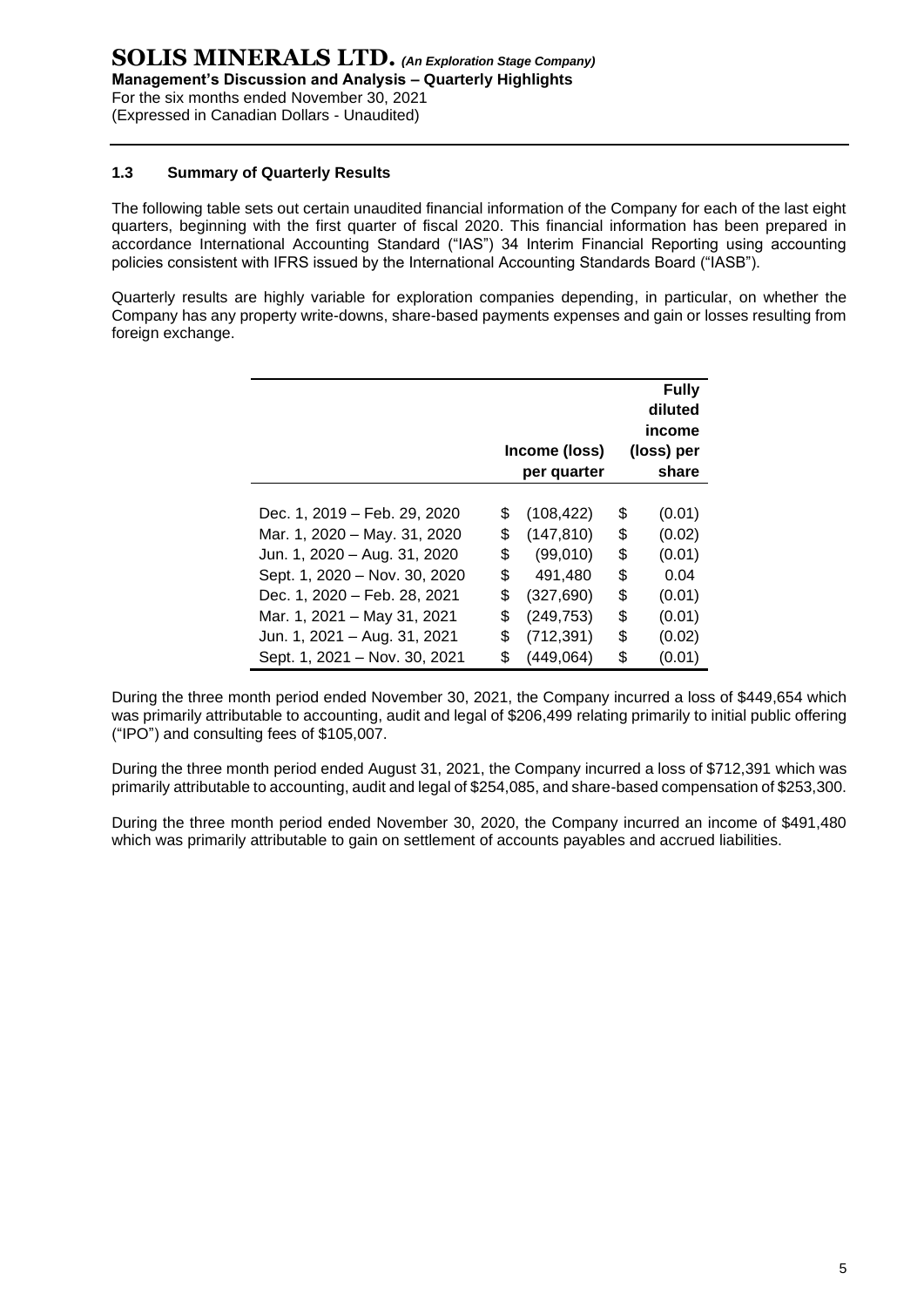#### **1.4 Results of Operations**

During the six months ended November 30, 2021 and year ended May 31, 2021, exploration expenditures were as follows:

|                                   | Balance as        |                     |           |             |           | Balance as at |              |
|-----------------------------------|-------------------|---------------------|-----------|-------------|-----------|---------------|--------------|
|                                   | at May 31,        |                     |           | at May 31,  |           |               | November 30, |
|                                   | 2020              |                     | Additions | 2021        |           | Additions     | 2021         |
| Norte/llo Este<br>Project,<br>llo |                   |                     |           |             |           |               |              |
| Peru:                             |                   |                     |           |             |           |               |              |
| Acquisition costs                 | \$3,118,810<br>\$ |                     | 87,301    | \$3,206,111 | S.        | 163,334 \$    | 3,369,445    |
| <b>Exploration expenditures</b>   |                   |                     |           |             |           |               |              |
| Consulting and engineering        | 81,630            |                     |           | 81,630      |           | 3,491         | 85,121       |
| Write-down                        | (84, 101)         |                     |           | (84, 101)   |           |               | (84, 101)    |
|                                   | 3,116,339         | 87,301<br>3,203,640 |           | 166,825     | 3,370,465 |               |              |
| La Ronge, Saskatchewan:           |                   |                     |           |             |           |               |              |
| Acquisition costs                 | 70,000            |                     |           | 70,000      |           |               | 70,000       |
| <b>Exploration expenditures</b>   |                   |                     |           |             |           |               |              |
| Consulting and engineering        |                   |                     | 1,575     | 1,575       |           |               | 1,575        |
| Write-down                        |                   |                     | (71, 575) | (71, 575)   |           |               | (71, 575)    |
|                                   | 70,000            |                     | (70,000)  |             |           |               |              |
| Mostazal, Chile:                  |                   |                     |           |             |           |               |              |
| Acquisition costs                 |                   |                     | 43,433    | 43,433      | 260,283   |               | 303,716      |
| <b>Exploration expenditures</b>   |                   |                     |           |             |           |               |              |
| Consulting and engineering        |                   |                     | 112,930   | 112,930     | 103,235   |               | 216,165      |
|                                   | ۰                 |                     | 156,363   | 156,363     |           | 363,518       | 519,881      |
|                                   |                   |                     |           |             |           |               |              |
|                                   | \$3,186,339       | \$                  | 173,664   | \$3,360,003 | \$.       | 530,343 \$    | 3,890,346    |

#### **Ilo Norte and Ilo Este, Peru**

On February 6, 2018, the Company signed an agreement, subsequently amended, to acquire a 100% interest in a portfolio of concessions in southern Peru. This transaction closed in July 2018.

As consideration, the Company:

- i) paid \$189,525 (US\$150,000) on signing of the agreement;
- ii) issued 3,800,000 common shares with a fair value of \$2,470,000 during the year ended May 31, 2019;
- iii) issued 190,000 finder fee shares with a fair value of \$123,500 during the year ended May 31, 2019; and
- iv) settled US\$100,000 (\$135,263) as a final payment by issuing shares resulting in a gain of \$81,158 on the settlement of debt during the year ended May 31, 2021.

During the year ended May 31, 2019, the Company did not renew certain claims and recorded a write down of \$84,801.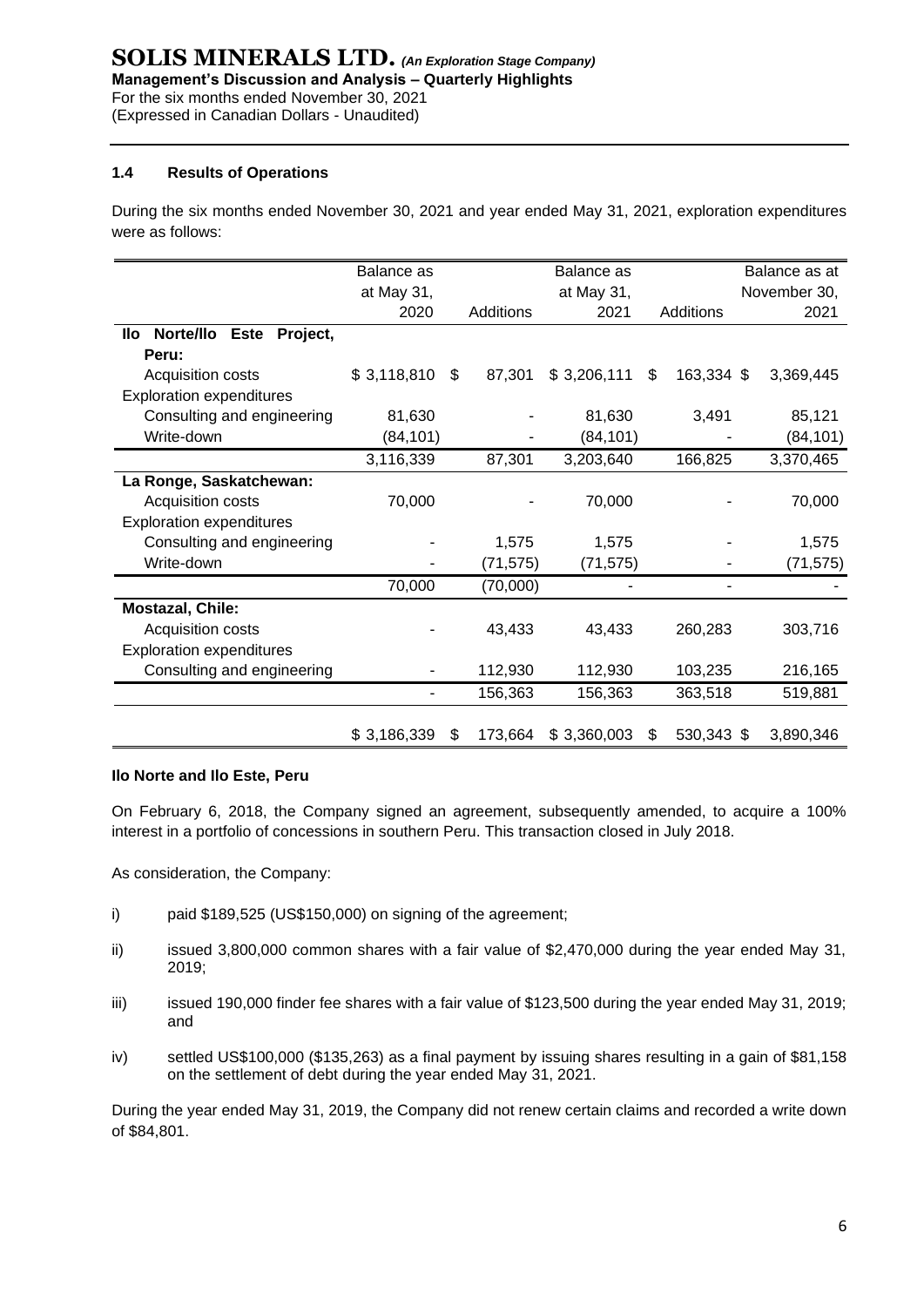#### **La Ronge, Saskatchewan**

During the year ended May 31, 2019, the Company earned a 50% interest in two mineral claims located in the La Ronge district of Saskatchewan by issuing 400,000 common shares with a fair value of \$70,000. The Company had the option to earn an additional 30% in the property by making the following payments:

|                                | Number of<br><b>Common Shares</b> | <b>Exploration</b><br><b>Expenditures</b> | Ownership<br><b>Interest</b> |
|--------------------------------|-----------------------------------|-------------------------------------------|------------------------------|
| On or before December 11, 2020 | 400.000                           | 100.000                                   | 10%                          |
| On or before December 11, 2021 | -                                 | 100.000                                   | 10%                          |
| On or before December 11, 2022 | -                                 | 200,000                                   | 10%                          |

During the year ended May 31, 2021, the Company wrote-off \$71,575 of exploration and evaluation assets to reduce the carrying value to \$Nil as the option agreement was terminated during the year ended May 31, 2021.

#### **Mostazal, Chile**

During the year ended May 31, 2021, the Company entered into an option agreement to earn up to 100% interest in two stages in Mostazal Copper property in Chile via shares in several Chilean entities.

The acquisition terms to acquire the 100% interest are cumulative cash payments of US\$5,000,000 and exploration expenditures of US\$5,000,000 as follows:

|                            | <b>Payment</b><br><b>IUSD1</b> | <b>Exploration</b><br><b>Expenditures</b><br><b>IUSDI</b> | Ownership<br><b>Interest</b><br>(cumulative) |
|----------------------------|--------------------------------|-----------------------------------------------------------|----------------------------------------------|
| On or before June 23, 2021 | 200,000 (paid)                 | \$                                                        |                                              |
| On or before June 23, 2022 | 300,000                        | 450,000                                                   |                                              |
| On or before June 23, 2023 | 800,000                        | 750,000                                                   |                                              |
| On or before June 23, 2024 | 1,600,000                      | 1,400,000                                                 | 49%                                          |
| On or before June 23, 2025 | 2,100,000                      | 2,400,000                                                 | 100%                                         |

During the year ended May 31, 2021, the Company paid an exclusivity fee of US\$40,000 (\$43,433).

The optionors will retain a 2% Net Smelter Returns ("NSR") royalty on the property. The Company has the right to buyback 1% of the royalty for US\$1,500,000 or 0.5% of the royalty for US\$750,000.

The Company may accelerate the acquisition of the property by paying the remainder of cash payments still outstanding, such that the total cumulative cash payment equals US\$5,000,000 any time before the end of the option earn-in.

#### **Three Months Ended November 30, 2021**

Total loss and comprehensive loss for the three months ended November 30, 2021 was \$449,064 compared to total income and comprehensive income of \$491,480 for the three months ended November 30, 2020. During the period ended November 30, 2021:

- i) Accounting, audit and legal increased to \$206,499 (2020 \$25,449) due to expenses of the acquisition of Mostazal, the ASX dual-listing and IPO in the current period.
- ii) Amortization of right-of-use asset decreased to \$Nil (2020 \$38,141) due to the adoption of IFRS 16 at the beginning of the prior fiscal year.
- iii) Bank charges and interest decreased to \$1,029 (2020 \$4,299) due to interest accrued on shortterm borrowing in the comparative period.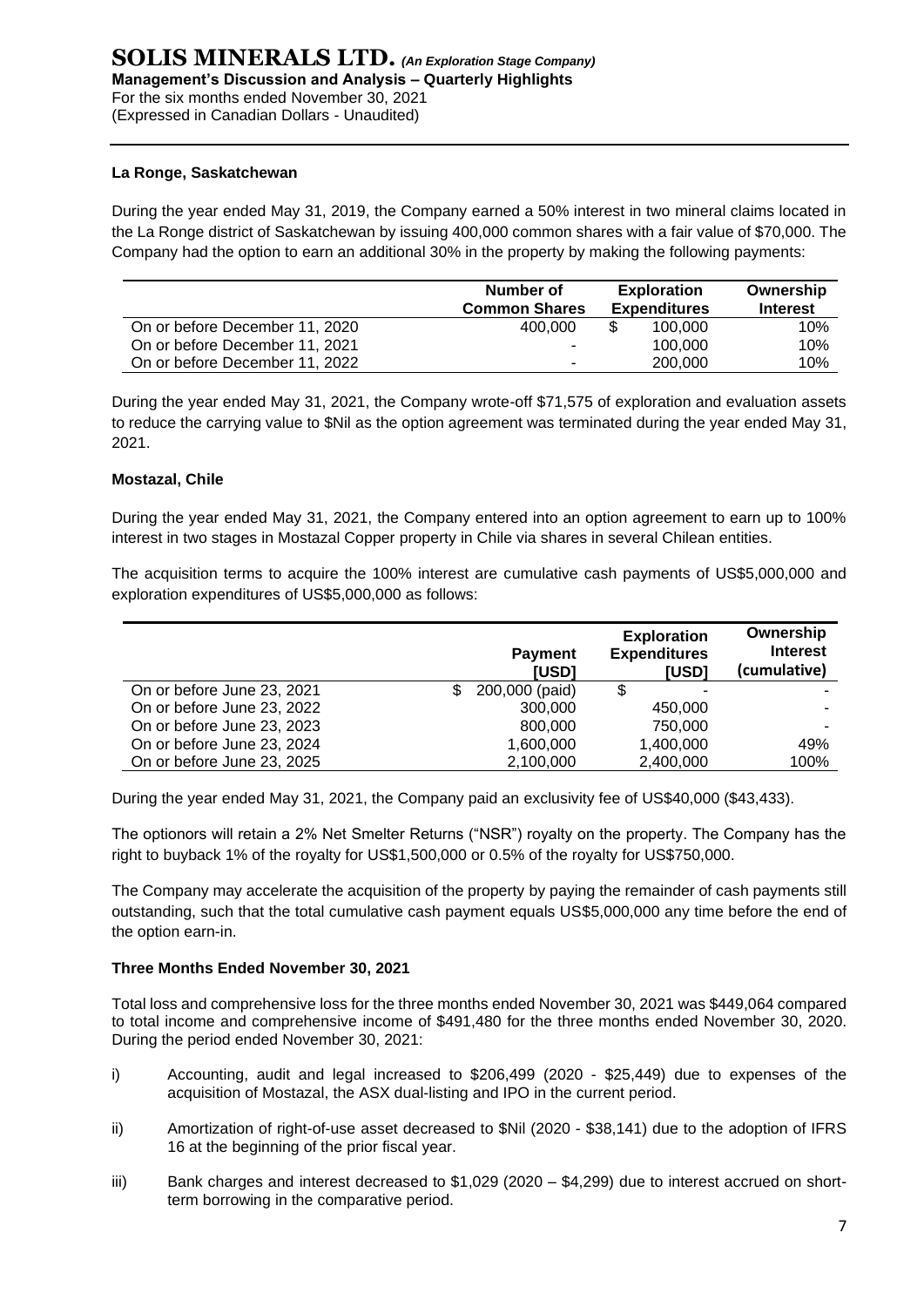- iv) Consulting fees increased to \$105,007 (2020 \$24,000) due to increased business advisory services rendered in the current period.
- v) Foreign exchange gain increased to \$16,862 (2020 \$7,816) due to fluctuations in the currency exchange in the current period.
- vi) Gain on settlement of accounts payable and accrued liabilities decreased to \$19,003 (2020 \$610,896) due to the issuance of shares for debt in the comparative period. The gain was a result of the difference between the deemed price and the fair value of the shares at the date of issuance.
- vii) Management fees increased to \$30,000 (2020 \$15,000) due to increased management services rendered in the current period.
- viii) Office increased to \$55,459 (2020 \$16,207) due to an increase in general activities in the current period.
- ix) Regulatory and filing fees increased to \$84,324 (2020 \$11,260) due to increased filings during the current period.

#### **Six Months Ended November 30, 2021**

Total loss and comprehensive loss for the six months ended November 30, 2021 was \$1,161,455 compared to total income and comprehensive income of \$392,470 for the six months ended November 30, 2020. During the period ended November 30, 2021:

- i) Accounting, audit and legal increased to \$460,584 (2020 \$40,695) due to expenses of the acquisition of Mostazal, the ASX dual-listing and IPO in the current period.
- ii) Amortization of right-of-use asset decreased to \$Nil (2020 \$76,282) due to the adoption of IFRS 16 at the beginning of the prior fiscal year.
- iii) Bank charges and interest decreased to \$1,948 (2020 \$7,491) due to interest accrued on shortterm borrowing in the comparative period.
- iv) Consulting fees increased to \$215,550 (2020 \$78,000) due to increased business advisory services rendered in the current period.
- v) Foreign exchange gain increased to \$19,598 (2020 \$17,792) due to fluctuations in the currency exchange in the current period.
- vi) Gain on settlement of accounts payable and accrued liabilities decreased to \$19,003 (2020 \$610,896) due to the issuance of shares for debt in the comparative period. The gain was a result of the difference between the deemed price and the fair value of the shares at the date of issuance.
- vii) Management fees increased to \$62,500 (2020 \$15,000) due to increased management services rendered in the current period.
- viii) Office increased to \$110,851 (2020 \$19,164) due to an increase in general activities in the current period.
- ix) Regulatory and filing fees increased to \$92,227 (2020 \$11,492) due to increased filings during the current period relating to the ASX dual listing and IPO.
- x) Share-based compensation increased to \$253,300 (2020 \$Nil) due to options granted during the current period.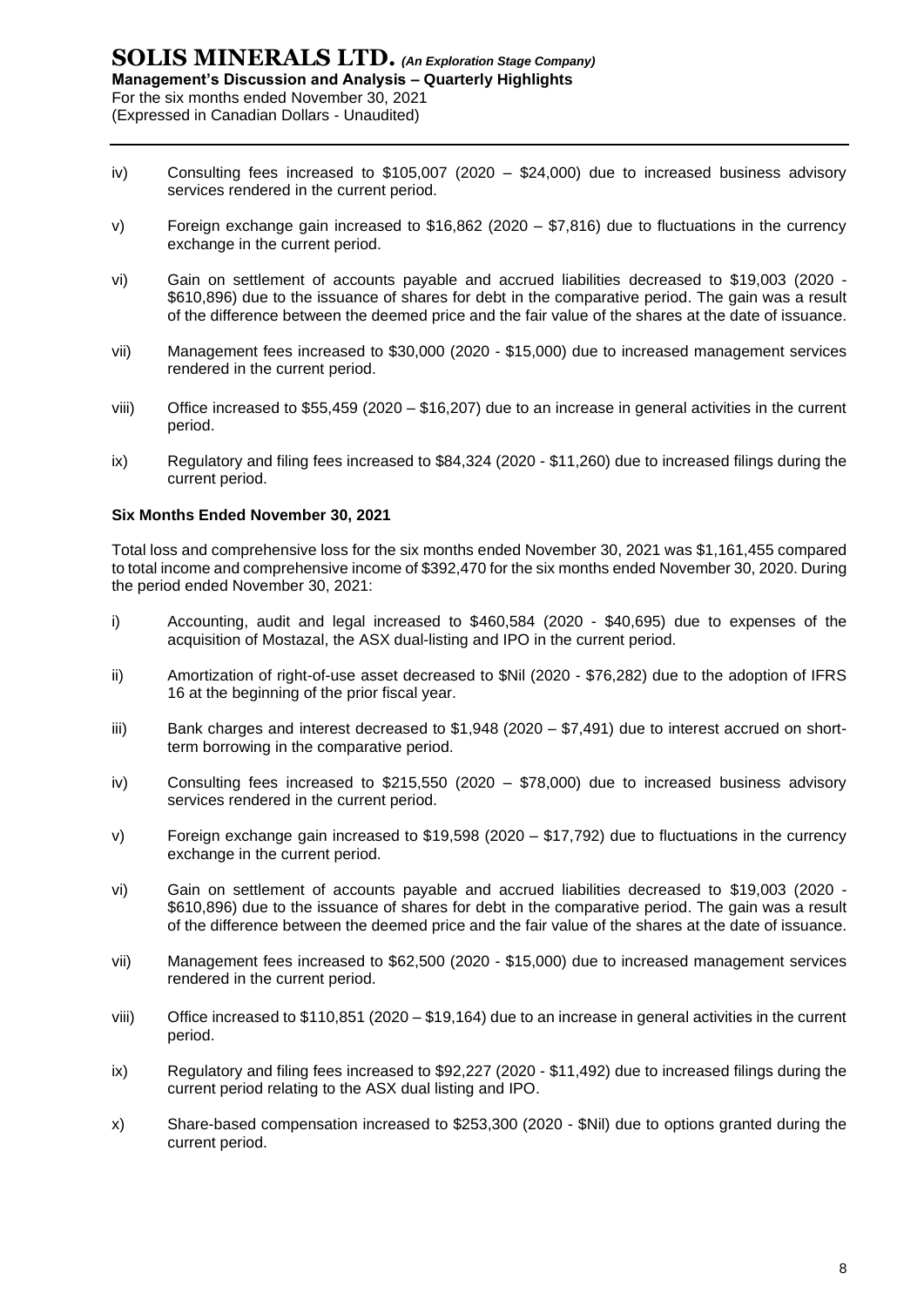# **1.5 Liquidity and Going Concern**

The recovery of the Company's investment in exploration and evaluation properties and the attainment of profitable operations are dependent upon the discovery and development of economic precious and base metal reserves and the ability to arrange sufficient financing to bring these reserves into production. The ultimate outcome of these matters cannot presently be determined.

As the Company is in the exploration stage, no mineral producing revenue has been generated to date. The ability of the Company to meet its obligations and continue the exploration and development of its mineral properties is dependent upon its ability to continue to raise adequate financing. Historically, operating capital and exploration requirements have been funded primarily from equity financing, joint ventures, disposition of mineral properties and investments. There can be no assurance that such financing will be available to the Company in the amount required at any time or for any period or, if available, that it can be obtained on terms satisfactory to the Company. Based on the amount of funding raised, the Company's exploration program may be tailored accordingly.

Other than those obligations disclosed in the notes to its audited annual consolidated financial statements and discussed in this MD&A, the Company has no other long-term debt, capital lease obligations, operating leases, or any other long-term obligations. The Company has no outstanding debt facility upon which to draw.

The Company's cash position as at November 30, 2021 was \$1,157,693 (May 31, 2021 – \$2,548,807) and had working capital of \$714,478 (May 31, 2021 –\$2,106,867).

Historically, the Company's only source of funding has been the issuance of equity securities for cash. The Company has issued common share capital pursuant to private placement financings, and the exercise of warrants and options. The Company's access to exploration financing when the financing is not transaction specific is always uncertain. There can be no assurance of continued access to significant equity funding.

The Company's ability to raise additional funds may be impacted by future exploration results and changes in metal prices or market conditions.

In March 2020, there was a global pandemic outbreak of COVID-19. The actual and threatened spread of the virus globally has had a material adverse effect on the global economy and specifically, the regional economies in which the Company operates. The pandemic could result in delays in the course of business, including potential delays to its business plans and activities, and continue to have a negative impact on the stock market, including trading prices of the Company's shares and its ability to raise new capital. These material uncertainties may cast significant doubt upon the Company's ability to continue as a going concern and realize its assets and settle its liabilities and commitments in the normal course of business.

A detail of the Company's recently completed private placements are discussed in the section that follows.

#### **1.6 Capital Resources**

During the period ended November 30, 2021, the Company:

- i) issued 175,000 common shares pursuant to exercise of warrants for gross proceeds of \$35,000.
- ii) initiated an initial public offering of AUD\$5,500,000 through the issuance of 27,500,000 shares (settled on the ASX in the form of CHESS depositary interests (CDIs)) at a price of AUD\$0.20 per share, with one attaching warrant for every two shares with an exercise price of AUD\$0.30 for a period of two years from the date of issue. The IPO closed on December 24, 2021.

The Company issued 3,666,667 Lead Manager warrants in connection with the initial public offering. Each LM warrant will entitle the holder to acquire an additional share of the Company at a price of A\$0.28 per share until December 24, 2024. The warrants are subject to a two-year hold period from the date of issuance.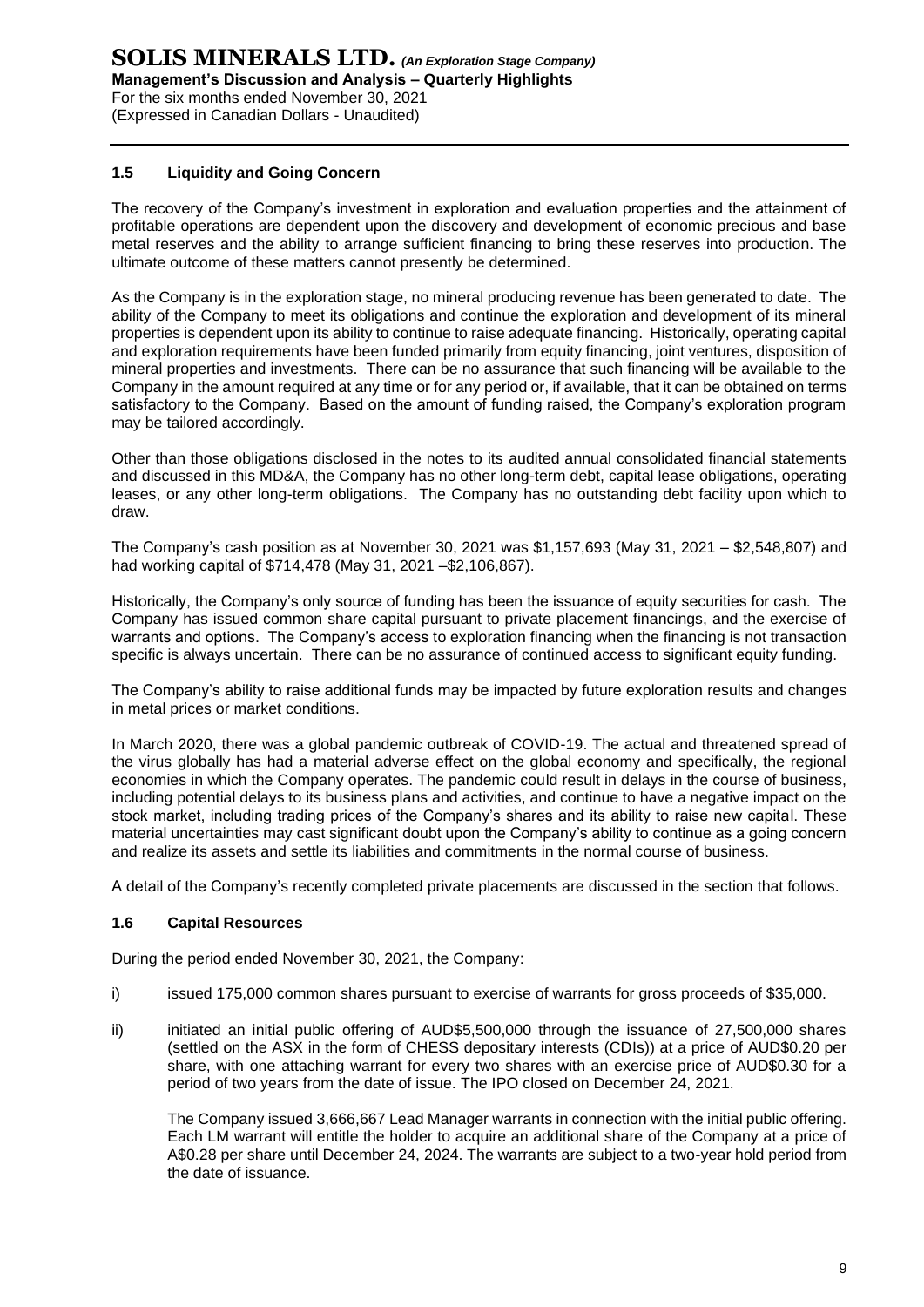During the year ended May 31, 2021, the Company:

- i) closed a non-brokered private placement for 6,963,400 units at a price of \$0.10 per unit for gross proceeds of \$696,340. Each unit consists of one common share and one-half share purchase warrant entitling the holder to purchase one additional common share for a period of two years at a price of \$0.20 per share. The Company incurred \$27,160 in share issuance costs.
- ii) issued 2,545,404 common shares at a value of \$407,265 to third-party lenders and related parties to settle some of the indebtedness, accounts payable and accrued liabilities of the Company for an aggregate total of \$1,018,161 resulting in a gain of \$610,896 on the settlement of debt, recognized through the consolidated statement of loss and comprehensive loss.
- iii) closed a non-brokered private placement for 350,000 units at a price of \$0.20 per unit for gross proceeds of \$70,000. Each unit consists of one common share and one-half share purchase warrant entitling the holder to purchase one additional common share for a period of two years at a price of \$0.30 per share.
- iv) closed a non-brokered private placement for 13,428,751 units at a price of \$0.20 per unit for gross proceeds of \$2,685,750. Each unit consists of one common share and one-half share purchase warrant entitling the holder to purchase one additional common share for a period of two years at a price of \$0.30 per share. The Company incurred \$117,209 in share issuance costs.

The Company incurred other share issuance costs of \$59,469 in connection with the private placements.

#### **1.7 Off-Balance Sheet Arrangements**

The Company has no off-balance sheet arrangements.

#### **1.8 Transactions with Related Parties**

Key management personnel are persons responsible for planning, directing and controlling the activities of the entity, and include all directors and officers. Key management compensation during the period ended November 30, 2021 and 2020 were as follows:

|                          | Six months ended  | Six months ended  |
|--------------------------|-------------------|-------------------|
|                          | November 30, 2021 | November 30, 2020 |
| Short-term benefits      | 151.436           | 51.000            |
| Share-based compensation | 164.873           |                   |
| Total                    | 316,309           | 51,000            |

Included in short term benefits are the following:

- (i) \$62,500 (2020 \$15,000) in management fees paid or accrued to a company controlled by Jason Cubitt, the Company's Chief Executive Officer.
- (ii) \$9,000 (2020 \$6,000) in consulting fees paid or accrued to Rachel Chae, the Company's Chief Financial Officer.
- (iii) \$36,436 (2020 \$30,000) in director fees accrued to Christopher Gale, a director of the Company.
- (iv) \$43,500 (2020 \$Nil) in consulting fees recorded under exploration and evaluation assets paid or accrued to Fred Tejada, a director of the Company.

Included in receivables is \$117,455 (May 31, 2021 - \$117,455) receivable from Jaxon Mining Inc., a Company which formerly had a shared Chief Financial Officer and shared directors, for former shared office space and administrative expenses. During the year ended May 31, 2021, the Company reclassified the receivable from current asset to non-current asset.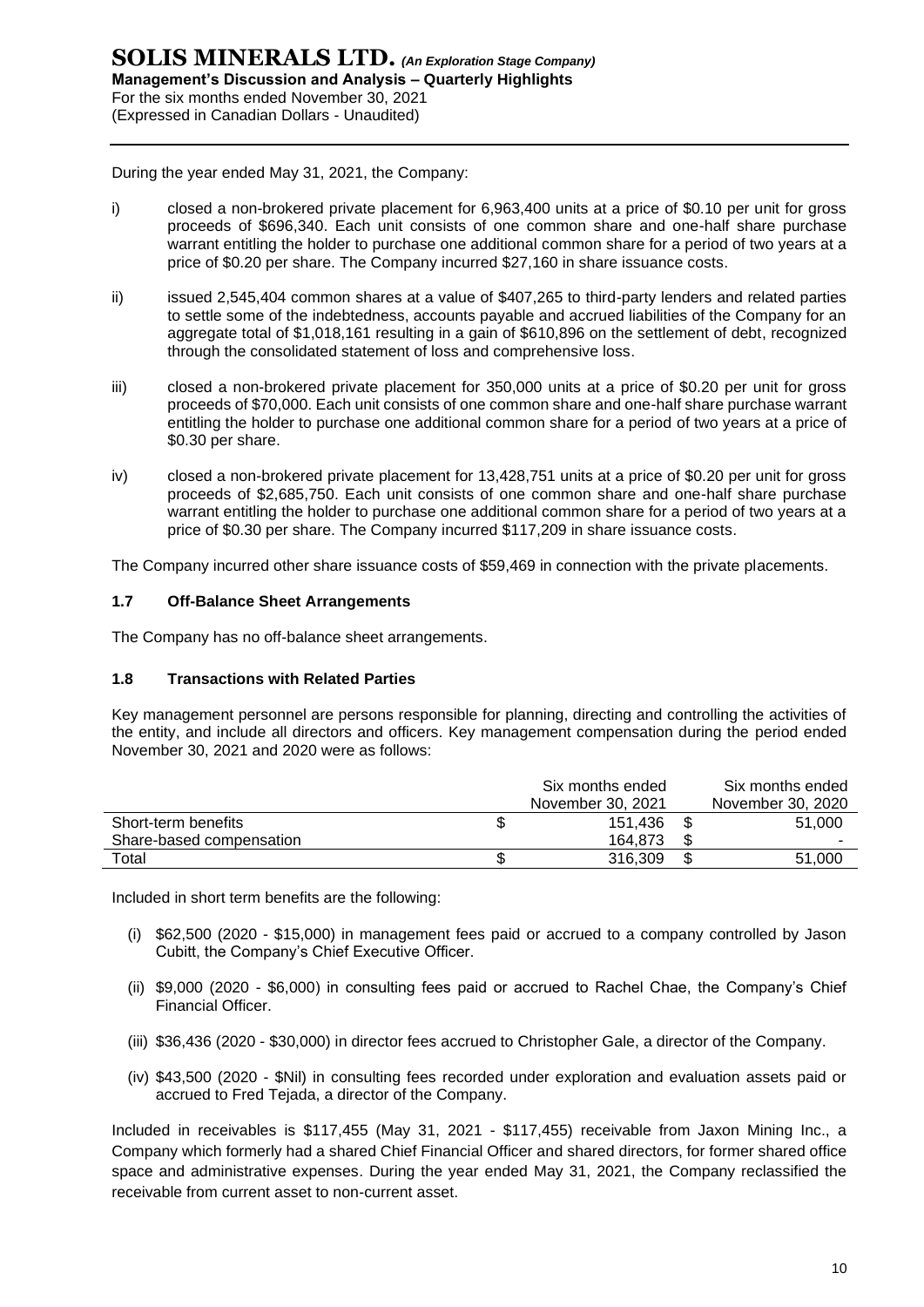Included in accounts payable and accrued liabilities is \$29,566 (May 31, 2021 - \$79,285) in key management compensation payable to directors, officers and a former officer.

Included in accounts payable and accrued liabilities is \$126,343 (May 31, 2021 - \$116,478) due to Latin Resources Limited, a company with a common director.

The optionor of the La Ronge, Saskatchewan property is Ore Capital Partners Ltd. Jason Cubitt, the Company's Chief Executive Officer, was formerly a director of Ore Capital Partners.

During the year ended May 31, 2021, the Company issued 1,496,278 common shares to related parties to settle debt of \$598,511 which includes 338,158 common shares to settle the US\$100,000 option payment for the Ilo Norte and Ilo Este properties which was included in accounts payable and accrued liabilities.

#### **1.9 Recent Accounting Pronouncements and new standards and interpretations**

Please refer to the condensed interim consolidated financial statements for the six months ended November 30, 2021 on [www.sedar.com.](http://www.sedar.com/)

# **1.10 Financial Instruments and Other Instruments**

The Company classifies its financial instruments in the following categories: at fair value through profit and loss ("FVTPL"), at fair value through other comprehensive income (loss) ("FVTOCI") or at amortized cost. The Company determines the classification of financial assets at initial recognition. The classification of debt instruments is driven by the Company's business model for managing the financial assets and their contractual cash flow characteristics. Equity instruments that are held for trading are classified as FVTPL. For other equity instruments, on the day of acquisition the Company can make an irrevocable election (on an instrument-by-instrument basis) to designate them as at FVTOCI. Financial liabilities are measured at amortized cost, unless they are required to be measured at FVTPL (such as instruments held for trading or derivatives) or if the Company has opted to measure them at FVTPL.

The following table shows the classification under IFRS 9:

| Financial assets/liabilities             | New Classification IFRS 9 |  |  |  |  |  |
|------------------------------------------|---------------------------|--|--|--|--|--|
| Cash                                     | <b>FVTPL</b>              |  |  |  |  |  |
| <b>Receivables</b>                       | Amortized cost            |  |  |  |  |  |
| Accounts payable and accrued liabilities | Amortized cost            |  |  |  |  |  |
| Short-term borrowing                     | Amortized cost            |  |  |  |  |  |

The adoption of IFRS 9 resulted in no impact to the opening accumulated deficit nor to the opening balance of accumulated comprehensive income on June 1, 2018.

The Company's risk exposure and the impact on the Company's financial instruments are summarized below.

a) Credit risk

Credit risk is the risk of loss associated with the counterparty's inability to fulfill its payment obligations. Financial instruments that potentially subject the Company to concentrations of credit risks consist principally of cash and receivables. To minimize the credit risk the Company places these instruments with a high quality financial institution. The Company's receivables consist of amounts due from a former related party. Some amounts are settled past normal trade terms and in cases where amounts become uncollectible the Company recognizes bad debt expense to write off the uncollectible amounts. At November 30, 2021, the Company had \$117,455 (May 31, 2021 - \$117,455) in amounts due from a former related party greater than 90 days and during fiscal 2021 recognized bad debt expense of \$Nil.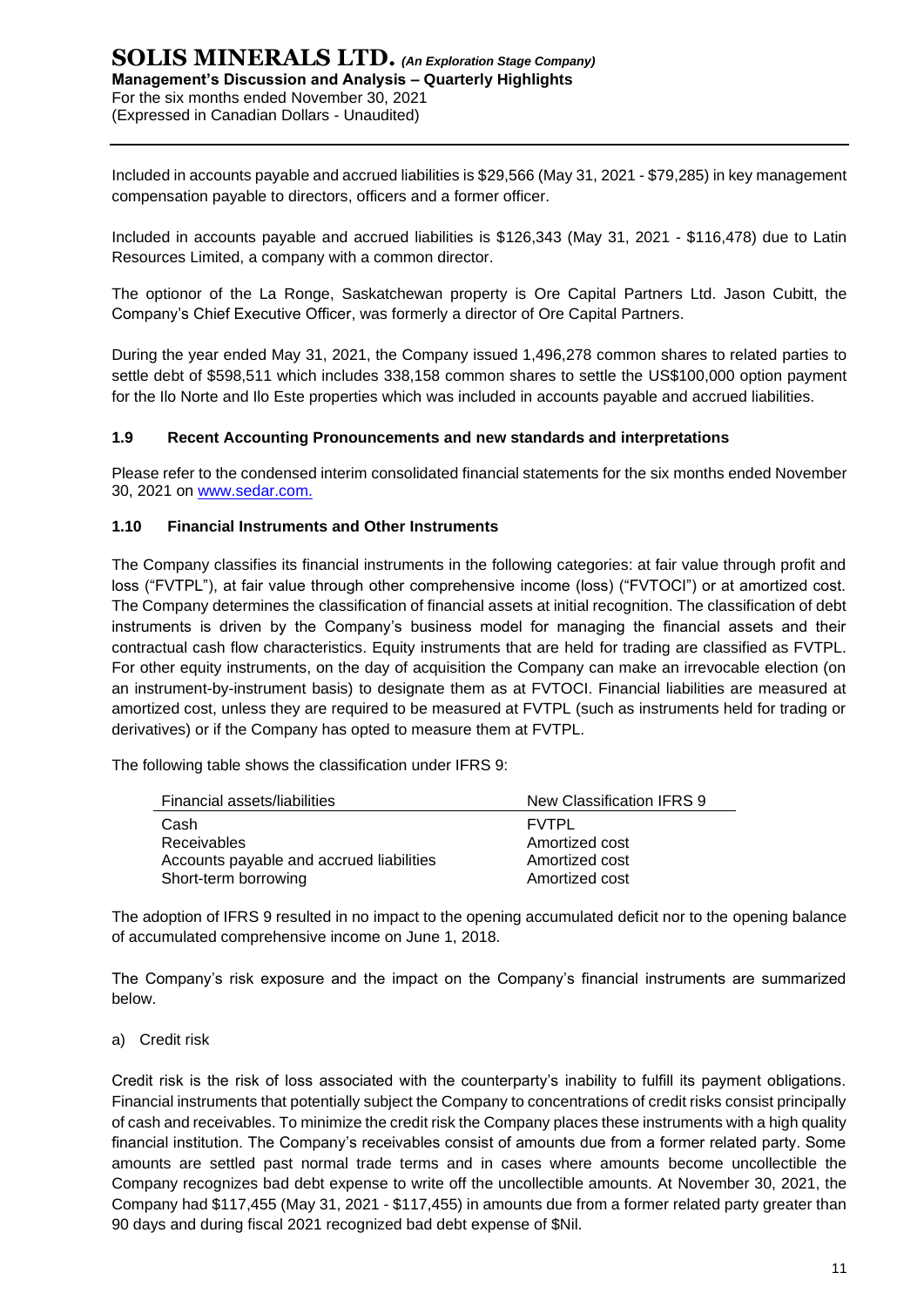#### b) Market Risk

Market risk is the risk that the fair value of, or future cash flows from, the Company's financial instruments will significantly fluctuate due to changes in market prices. The value of financial instruments can be affected by changes in interest rates, foreign currency rates and other price risk.

(i) Interest rate risk

The Company is exposed to interest rate risk on the variable rate of interest earned on bank deposits. The fair value interest rate risk on bank deposits is insignificant as the deposits are short‐term.

The Company has not entered into any derivative instruments to manage interest rate fluctuations.

(ii) Currency risk

The Company's expenses are denominated in Canadian dollars. The Company's corporate office is based in Canada and current exposure to exchange rate fluctuations is minimal.

The Company does not have any significant foreign currency denominated monetary liabilities.

The Company is exposed to currency risk to the extent that expenditures incurred by the Company are denominated in currencies other than the Canadian dollar including Chilean peso and United States dollar. The Company does not manage currency risk through hedging or other currency management tools.

|                          |    | November 30,<br>2021<br><b>US Dollars</b> | May 31,<br>2021<br><b>US Dollars</b> |     | November 30,<br>2021<br>Mexican<br>Pesos | May 31,<br>2021<br>Mexican<br>Pesos |  | November 30,<br>2021<br>Chilean<br>Pesos | May 31.<br>2021<br>Chilean<br>Pesos |  |
|--------------------------|----|-------------------------------------------|--------------------------------------|-----|------------------------------------------|-------------------------------------|--|------------------------------------------|-------------------------------------|--|
| Cash<br>Accounts payable | S  | 1.493<br>(100,867)                        | \$<br>757<br>(94.647)                | \$. | ٠<br>(511,559)                           |                                     |  | \$56,995,368<br>(2,559,228)              | \$                                  |  |
| Net                      | ъD | (99,374)                                  | \$<br>(93,890)                       | \$  | (511,559)                                | \$                                  |  | \$54,436,140                             | \$                                  |  |

The Company's net exposure to foreign currency risk is as follows:

#### (iii) Other price risk

Other price risk is the risk that the fair value or future cash flows of a financial instrument will fluctuate due to changes in market prices, other than those arising from interest rate risk or currency risk. The Company is not exposed to other price risk.

#### c) Liquidity risk

Liquidity risk is the risk that the Company will not be able to meet its financial obligations as they fall due. The Company has a planning and budgeting process in place to help determine the funds required to support the Company's normal operating requirements on an ongoing basis. The Company ensures that there are sufficient funds to meet its short-term business requirements, taking into account its anticipated cash flows from operations and its holdings of cash.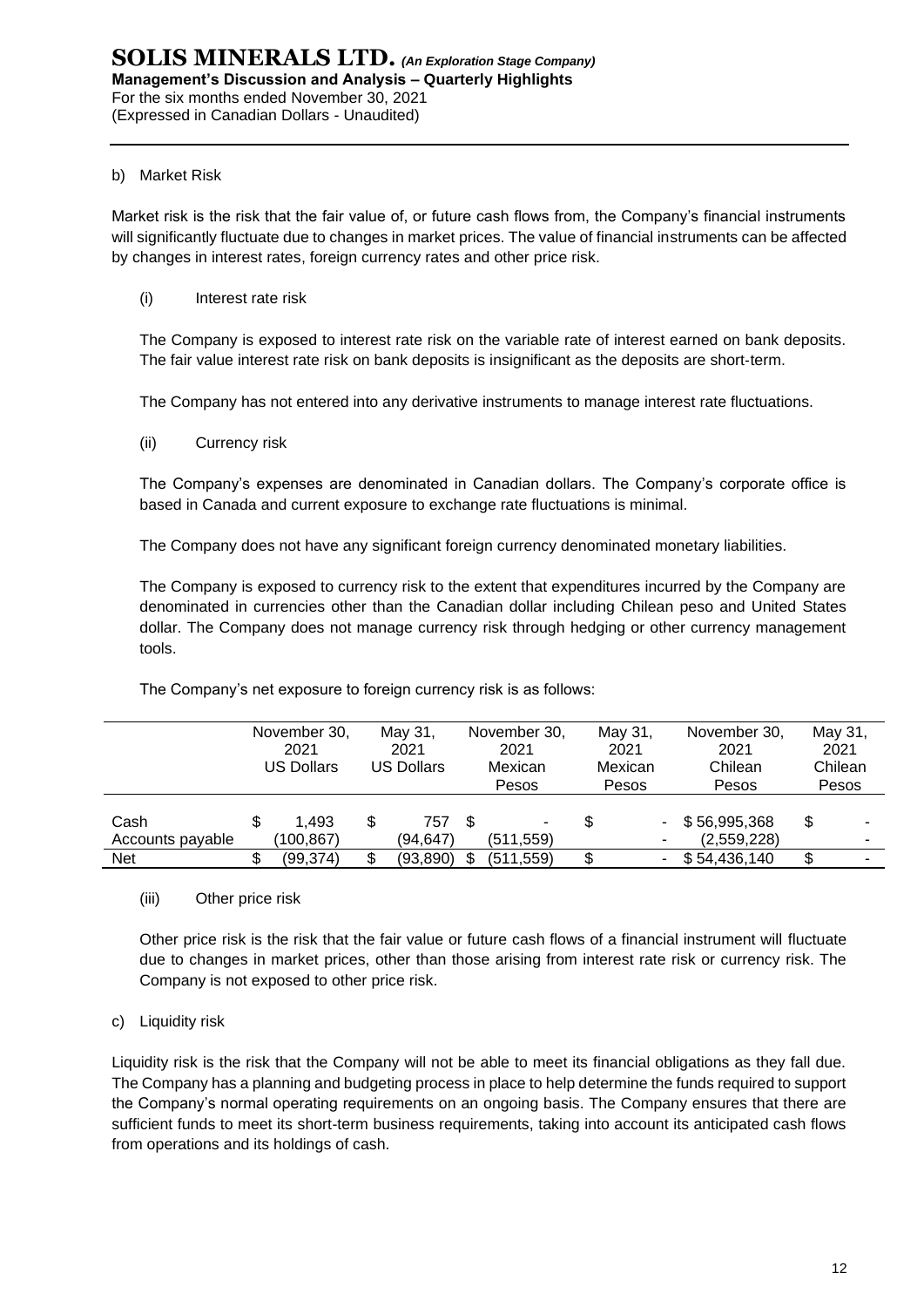The following is an analysis of the contractual maturities of the Company's non-derivative financial liabilities at November 30, 2021:

|                                              | Within<br>60 days |                   |    | <b>Between</b><br>$61-90$ days | More than<br>90 days |        |  |
|----------------------------------------------|-------------------|-------------------|----|--------------------------------|----------------------|--------|--|
| Accounts payable<br><b>Accrued liability</b> |                   | 535,096<br>79,500 | \$ | ۰<br>۰                         |                      | ۰<br>۰ |  |
|                                              |                   | 614,596           | J  |                                |                      | -      |  |

The following is an analysis of the contractual maturities of the Company's non-derivative financial liabilities at May 31, 2021:

|                                                               | Within<br>60 days |                              |  | <b>Between</b><br>$61-90$ days | More than<br>90 days |        |  |
|---------------------------------------------------------------|-------------------|------------------------------|--|--------------------------------|----------------------|--------|--|
| Accounts payable<br>Accrued liability<br>Short-term borrowing |                   | 380,190<br>104,986<br>51,016 |  | -<br>۰                         | \$                   | ۰<br>۰ |  |
|                                                               |                   | 536,192                      |  |                                | S                    | -      |  |

#### **1.11 Other MD&A Requirements**

#### **Disclosure of Outstanding Share Data**

At January 27, 2022, there were 60,416,654 outstanding common shares, 2,900,000 outstanding stock options and 30,016,742 outstanding share purchase warrants.

#### **Risks and uncertainties**

The Company is in the business of acquiring and exploring mineral properties, which is a highly speculative endeavour, and the Company's future performance may be affected by events, risks or uncertainties that are outside of the Company's control.

The Company's management consider the risks disclosed to be the most significant to potential investors of the Company, but not all risks associated with an investment in securities of the Company. If any of these risks materialize into actual events or circumstances or other possible additional risks and uncertainties of which the directors are currently unaware or which they consider not be material in relation to the Company's business, actually occur, the Company's assets, liabilities, financial condition, results of operations (including future results of operations), business and business prospects, are likely to be materially and adversely affected.

In such circumstances, the price of the Company's securities could decline, and investors may lose all or part of their investment.

#### **Further Information**

Additional information about the Company is available at the Company's website at [www.solisminerals.com.](http://www.solisminerals.com/)

#### **Commitments**

The Company is committed to certain cash payments, and exploration expenditures in connection with the acquisition of its mineral property claims.

The Company is party to certain consulting agreements. These agreements contain clauses requiring additional payments to be made upon the occurrence of certain events such as change of control. As the likelihood of these events taking place is not determinable, the contingent payments have not been provided for in the consolidated financial statements.